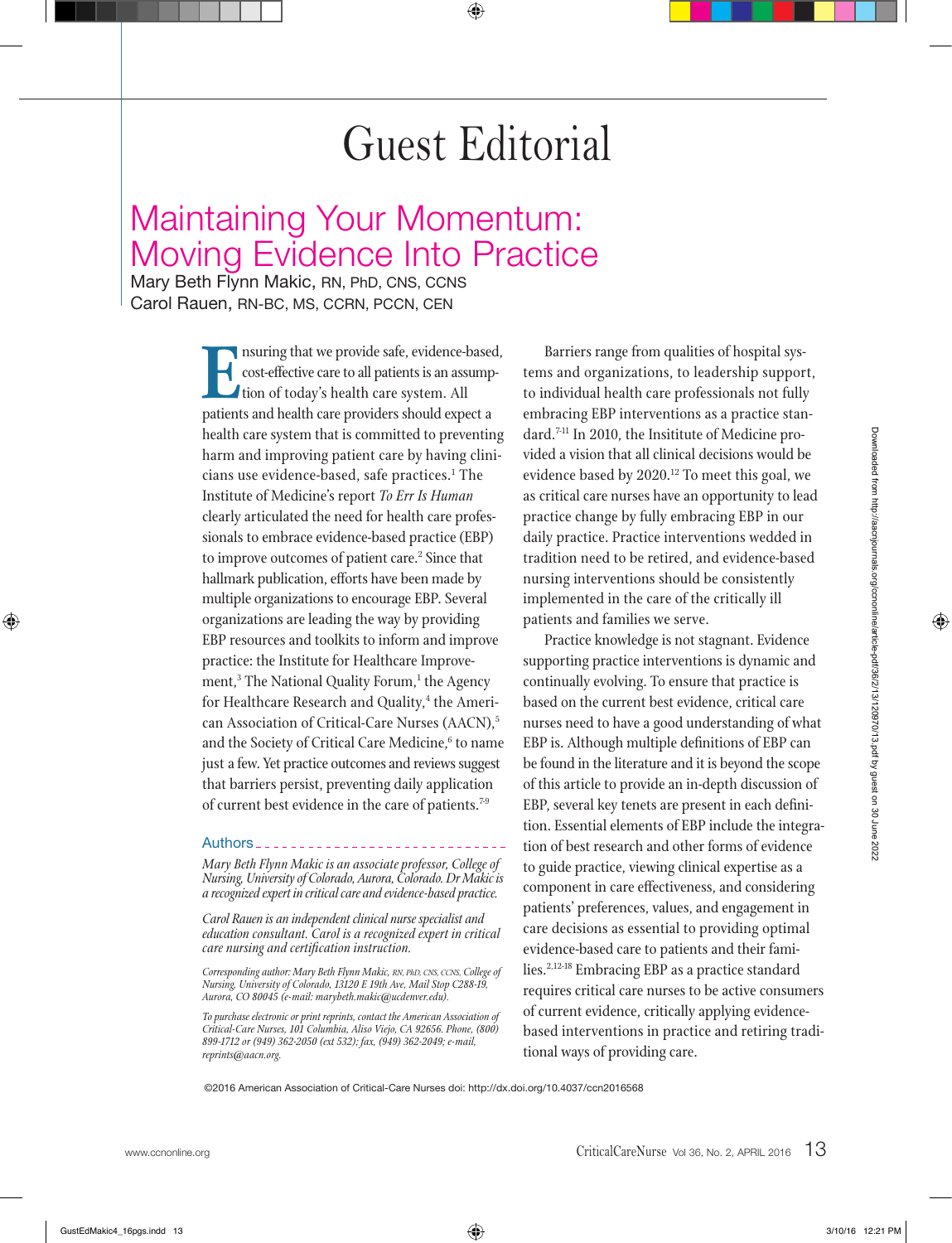One challenge lies in the fact that evidence is constantly evolving as we learn more about the effectiveness of various care interventions. As nurses, supporting a spirit of inquiry allows us to remain active learners, gaining new knowledge to guide practice. Research evidence provides the foundation of care interventions, and EBP could not exist without well-done research.<sup>10</sup> Unfortunately, conclusive research evidence may not always be available to guide practice interventions, so nonresearch evidence should be critically examined to support and inform practice.16 EBP provides a synthesis of research and other forms of evidence to answer clinical questions and guide practice.<sup>4</sup> Nurses need to evaluate the strength of evidence as far as the risk or benefit of the evidence that is guiding practice interventions.<sup>17,18</sup>

Several tools exist to help clinicians critically evaluate and determine the strength of evidence (ie, the level of evidence). The levels of evidence defined by the AACN provide criteria for evaluating the strength of the evidence used to guide practice.<sup>17</sup> (Readers are referred to a recently published article in *Critical Care Nurse* that discusses the

The goal is for nurses to use the evidence consistently so that accurate assessments and the data are provided for health care decisions in the care of our patients.

application of AACN's levels of evidence to guide clinical practice for more infor-

mation.<sup>17</sup>) Frequently, research evidence guiding interventions is limited; thus, critical evaluations of all forms of evidence (eg, nonexperimental evidence, national practice alerts, consensus statements, expert opinion, manufacturers' guidelines) are necessary to guide practice. The ultimate goal is to provide nursing care that is based in a synthesis of current best evidence to optimize patients' outcomes.

This article is based on a presentation at the AACN's 2015 National Teaching Institute that took place in San Diego, California. That presentation was the eighth in a series of presentations and articles that challenge critical care nurses to examine the evidence used to guide nursing practice interventions.19-24 Almost a decade of practice traditions have been reviewed, and current evidence to support practice has been shared through this series of presentations and articles by experts to enhance practice knowledge and action. A total of 30 nursing practice intervention traditions and current evidence related to them have been presented.<sup>19-24</sup>

The real challenge now lies with you, the critical care nurse. Are you practicing by current best evidence in your daily practice? And if you are not, why not? What are the barriers that need to be removed to allow you to implement EBP interventions effectively in your daily practice? Practice interventions and traditions that are not based on current evidence need to be retired, or in the spirit of this decade-long effort, practice traditions (otherwise also known as "sacred cow" practices) need to be put out to pasture.

### Traditions in Practice Versus Evidence-Based Interventions

Practice traditions can be loosely defined as interventions or actions for which the body of evidence no longer supports the action(s), yet the intervention continues to be present in practice.<sup>11,25</sup> In the past decade, clinical experts were informally contacted and asked to list practice traditions that persisted in critical care environments. A review of the literature was completed, and when evidence could be found to refute the practice tradition, the challenge to improve practice through retiring the practice tradition and apply current best evidence was moved forward in an effort to improve knowledge, nursing care, and patients' outcomes. Although the evidence for some of the practice traditions presented was not always strong and research was limited, efforts were made to provide rigor in the review of evidence and practice recommendations to enhance critical care nursing practice. Several lookes and the best declined matrix three states are the states of the states of evidence is the states of evidence is the states of evidence is the states of evidence is the states of evidence is the state of evi

A total of 30 practice traditions were critically reviewed. The interventions have been broadly grouped into 7 nursing practice intervention categories: respiratory, cardiovascular, psychosocial, hospital-acquired conditions, gastrointestinal, neurological, and pediatric. The Table provides a list of the practice traditions reviewed. We encouraged critical care nurses to evaluate their practice and ensure that their practice is based on best evidence and not on tradition.

Although all of the practice traditions reviewed in this series are important and all are within the power of nursing practice to affect patients' outcomes, a few of the interventions are briefly revisited to encourage EBP adoption. First, we address preventing hospital-acquired conditions. A large volume of evidence addresses bundled and individual interventions to prevent harm to patients as a result of being hospitalized.<sup>1,3-7</sup> The frequency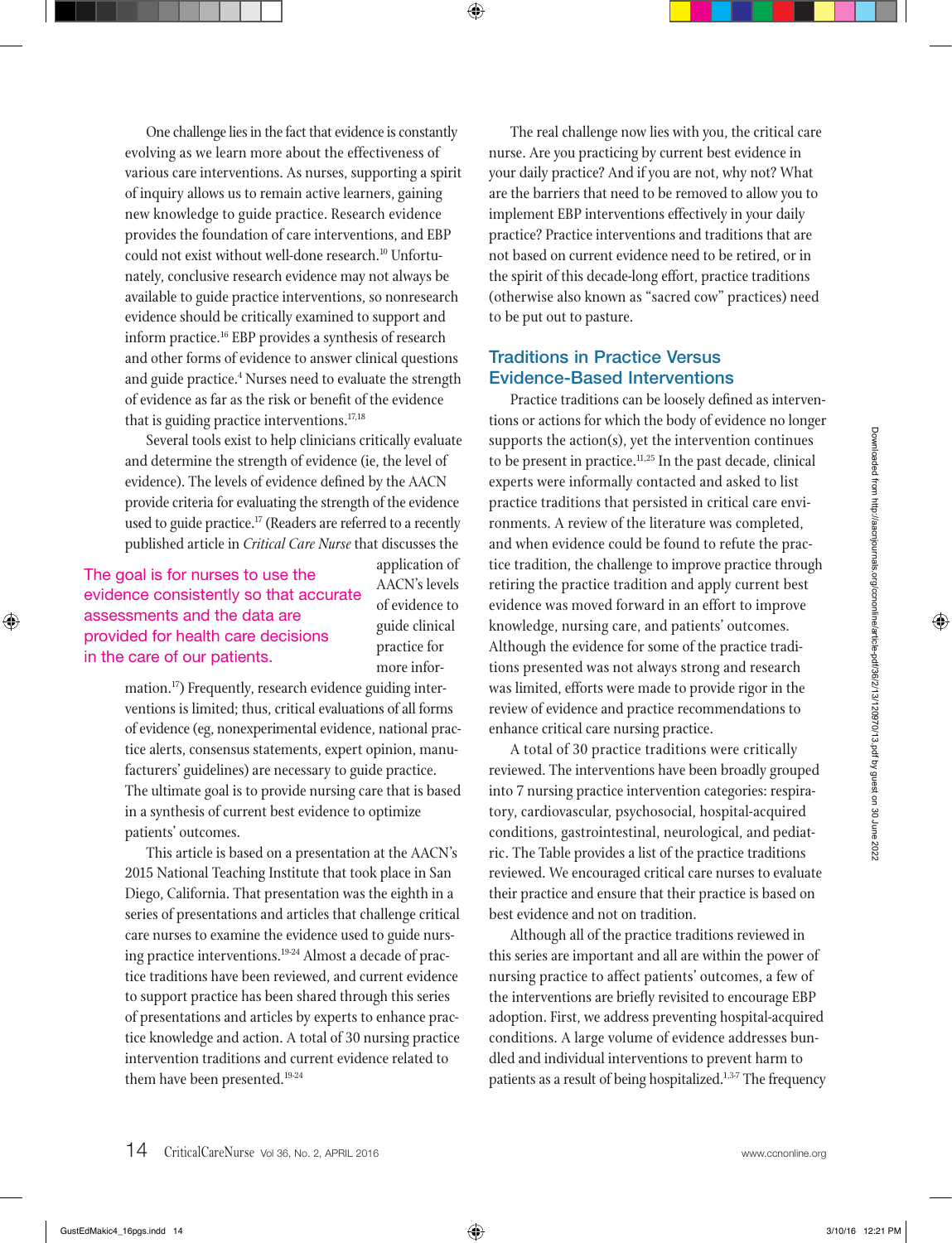| <b>Category</b>                 | <b>Tradition</b>                                                                                                                                                                                                                     | <b>Evidence-based intervention</b>                                                                                                                                                                                                                                                                                                  |
|---------------------------------|--------------------------------------------------------------------------------------------------------------------------------------------------------------------------------------------------------------------------------------|-------------------------------------------------------------------------------------------------------------------------------------------------------------------------------------------------------------------------------------------------------------------------------------------------------------------------------------|
| Respiratory                     | Saline instillation for secretion removal<br>Withholding oxygen administration with<br>patients who have chronic obstructive                                                                                                         | Normal saline should not be instilled as a routine step with<br>endotracheal suctioning; instilling saline will not enhance<br>removal of secretions<br>Oxygen should not be withheld from patients with chronic obstruc-<br>tive pulmonary disease, who have increased oxygen needs                                                |
|                                 | pulmonary disease<br>Excessive sedation; avoiding sedation<br>and daily awakening practice                                                                                                                                           | Interrupt sedation daily to assess patients' neurological status<br>and/or readiness for reduced ventilator support or extubation                                                                                                                                                                                                   |
| Cardiovascular                  | Blood pressure measurement: arterial<br>catheter and blood pressure cuff are<br>interchangeable                                                                                                                                      | An appropriately sized blood pressure cuff is required for accu-<br>rate measurement; noninvasive methods and arterial catheter<br>will yield different blood pressure measurements; the appro-<br>priate reference level for blood pressure measurement, nonin-<br>vasive or invasive, is the heart                                |
|                                 | Chest tube stripping to maintain patency                                                                                                                                                                                             | Stripping chest tubes may cause patient harm; only milk chest<br>tubes if required to advance fluid into drainage chamber                                                                                                                                                                                                           |
|                                 | Use of Trendelenburg position to<br>improve blood pressure<br>Avoid use of small-gauge intravenous<br>catheters for blood administration<br>Renal-dose dopamine to preserve renal<br>function<br>Accuracy of temperature measurement | Avoid using Trendelenburg position; use passive leg raise to<br>increase preload<br>A 25-gauge catheter may be used to transfuse blood products<br>and will not cause hemolysis<br>Low-dose dopamine does not preserve renal function but may<br>improve cardiac output<br>Accuracy of temperature measurement is very dependent on |
|                                 | Electrocardiography lead placement                                                                                                                                                                                                   | correct use of the measurement device<br>Accurate electrocardiographic assessment and myocardial                                                                                                                                                                                                                                    |
|                                 | Fluid resuscitation practices                                                                                                                                                                                                        | assessment require proper placement of leads<br>Optimal fluid resuscitation may be achieved with crystalloid<br>solutions; human blood products remain the best fluid for<br>patients with blood loss or symptomatic anemia                                                                                                         |
|                                 | Daily weighing of patients for weight-<br>based medication practices                                                                                                                                                                 | For most medications, using the patient's admission weight for<br>weight-based medication calculations is encouraged; consult<br>with pharmacist, especially for older patients, patients with<br>higher body mass index, and certain drug categories (eg, anti-<br>biotics, chemotherapeutic agents, anticoagulant agents)         |
|                                 | Patient must be supine and flat for<br>hemodynamic monitoring                                                                                                                                                                        | Supine patients, with legs parallel to the floor, may have head of<br>bed elevated up to 60° for hemodynamic measurements; the<br>key to accurate measurements is the use of a position-specific<br>reference level, by convention, the phlebostatic axis                                                                           |
| Psychosocial                    | Restricting intensive care unit visitation<br>Limiting cell phone use in the intensive<br>care unit                                                                                                                                  | Open visitation 24/7 enhances patient/family engagement and does<br>not have adverse physiologic impact on patients' outcomes<br>Policies are needed to address cell phone use to protect<br>patients' privacy yet allow patients to connect with family                                                                            |
| Hospital-acquired<br>conditions | Early removal of urinary catheters to<br>reduce catheter-associated urinary<br>tract infections is not possible in the<br>intensive care unit                                                                                        | Nurse-driven interventions to reduce catheter-associated infec-<br>tions focus on addressing the need for the catheter, sterile/<br>aseptic catheter insertion, keeping drainage bag below the<br>level of the bladder at all times, daily catheter care, and<br>prompt removal of the catheter                                     |
|                                 | Addressing infection control practice                                                                                                                                                                                                | Ensuring hand hygiene, proper infection control practices, and<br>antibiotic stewardship are essential roles of nurses                                                                                                                                                                                                              |
|                                 | Prevention of venothromboembolism                                                                                                                                                                                                    | Patients must be consistently assessed for risk of venothrombo-<br>embolism and nurses should ensure that proper mechanical<br>and chemical prophylaxis is part of the daily plan of care review                                                                                                                                    |
|                                 | Turning every 2 hours is not necessary                                                                                                                                                                                               | Though evidence is limited, frequent turning and mobilizing of<br>patients, at least every 2 hours, is important to prevent com-<br>plications of immobility                                                                                                                                                                        |
|                                 | Is progressive mobility practice possible<br>for intensive care patients?                                                                                                                                                            | Progressive mobilization of patients starting with bed mobility<br>and progressing to out-of-bed movement is safe for intubated<br>patients and can reduce patient complications of immobility                                                                                                                                      |
|                                 |                                                                                                                                                                                                                                      | Continued                                                                                                                                                                                                                                                                                                                           |
|                                 |                                                                                                                                                                                                                                      |                                                                                                                                                                                                                                                                                                                                     |
| www.ccnonline.org               |                                                                                                                                                                                                                                      | 15<br>CriticalCareNurse Vol 36, No. 2, APRIL 2016                                                                                                                                                                                                                                                                                   |
|                                 |                                                                                                                                                                                                                                      |                                                                                                                                                                                                                                                                                                                                     |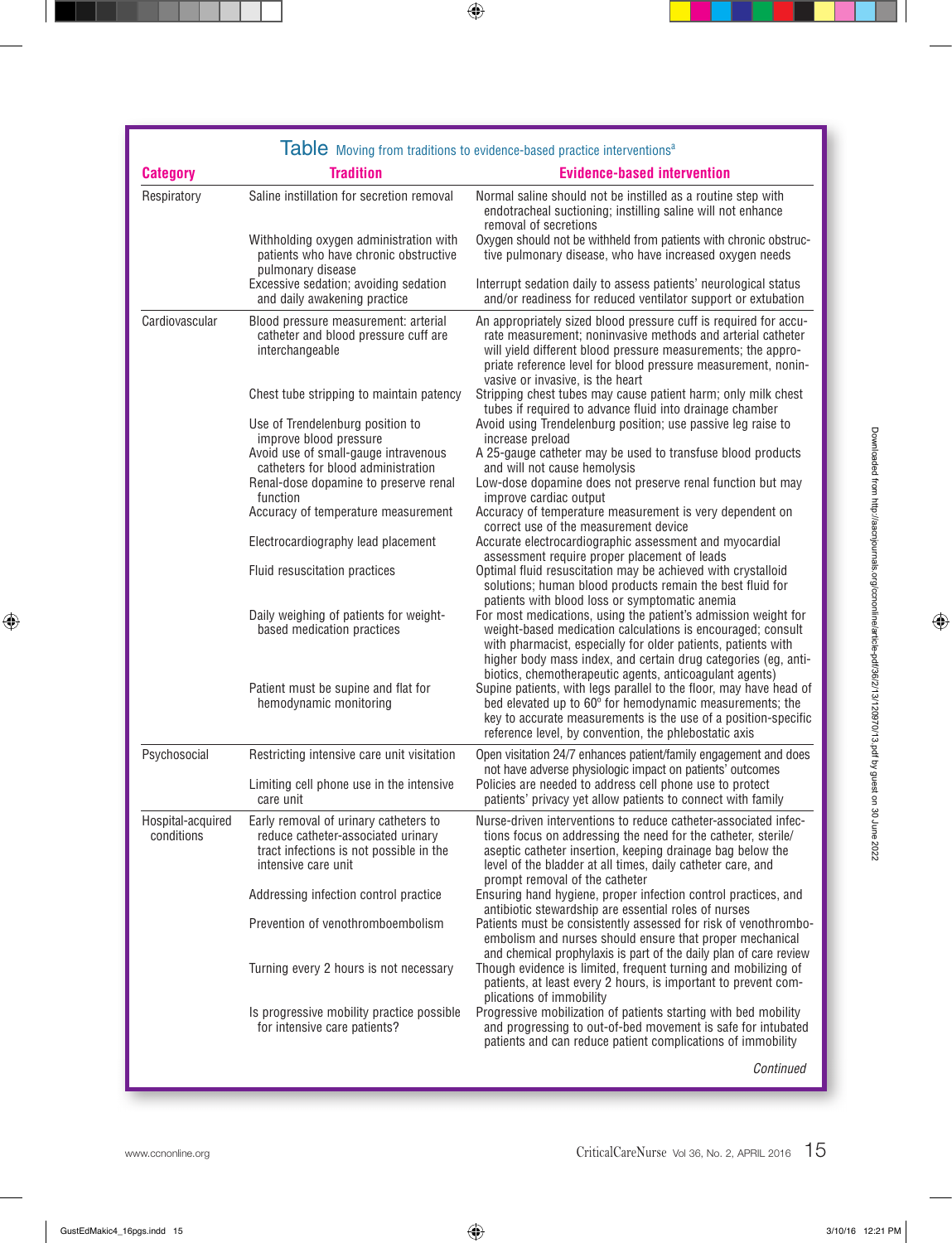| <b>Category</b>  | <b>Tradition</b>                                                                                                                                                                                                                                                                                                                                                                                                                                                                                                                                                                                                                                                                                                                                                                                                                                                                                                                                                                                                                                                                                                                                                                                | <b>Evidence-based intervention</b>                                                                                                                                                                                                                                                                                                                                                                                                                                                                                                                                                                                                                                                                                                                                                                                                                                                                                                                                                                                                                                                                                                                                |
|------------------|-------------------------------------------------------------------------------------------------------------------------------------------------------------------------------------------------------------------------------------------------------------------------------------------------------------------------------------------------------------------------------------------------------------------------------------------------------------------------------------------------------------------------------------------------------------------------------------------------------------------------------------------------------------------------------------------------------------------------------------------------------------------------------------------------------------------------------------------------------------------------------------------------------------------------------------------------------------------------------------------------------------------------------------------------------------------------------------------------------------------------------------------------------------------------------------------------|-------------------------------------------------------------------------------------------------------------------------------------------------------------------------------------------------------------------------------------------------------------------------------------------------------------------------------------------------------------------------------------------------------------------------------------------------------------------------------------------------------------------------------------------------------------------------------------------------------------------------------------------------------------------------------------------------------------------------------------------------------------------------------------------------------------------------------------------------------------------------------------------------------------------------------------------------------------------------------------------------------------------------------------------------------------------------------------------------------------------------------------------------------------------|
| Gastrointestinal | Assessment of gastric residual volume<br>and aspiration risk every 4 hours<br>Use of rectal tubes to manage fecal                                                                                                                                                                                                                                                                                                                                                                                                                                                                                                                                                                                                                                                                                                                                                                                                                                                                                                                                                                                                                                                                               | Routine gastric assessment may result in underfeeding patients;<br>assessment of residual volume should be based on patient's con-<br>dition rather than a routine<br>Rectal tubes should not be the first intervention in the manage-                                                                                                                                                                                                                                                                                                                                                                                                                                                                                                                                                                                                                                                                                                                                                                                                                                                                                                                            |
|                  | incontinence<br>Using auscultation as the primary way of                                                                                                                                                                                                                                                                                                                                                                                                                                                                                                                                                                                                                                                                                                                                                                                                                                                                                                                                                                                                                                                                                                                                        | ment of fecal incontinence; assess and address the cause of the<br>fecal incontinence and try less invasive measures when possible<br>Auscultation should not be used to verify placement of gastric                                                                                                                                                                                                                                                                                                                                                                                                                                                                                                                                                                                                                                                                                                                                                                                                                                                                                                                                                              |
|                  | verifying gastric tube position in adults                                                                                                                                                                                                                                                                                                                                                                                                                                                                                                                                                                                                                                                                                                                                                                                                                                                                                                                                                                                                                                                                                                                                                       | feeding tubes in adult patients                                                                                                                                                                                                                                                                                                                                                                                                                                                                                                                                                                                                                                                                                                                                                                                                                                                                                                                                                                                                                                                                                                                                   |
| Neurological     | Glasgow Coma Scale for primary<br>neurological assessment                                                                                                                                                                                                                                                                                                                                                                                                                                                                                                                                                                                                                                                                                                                                                                                                                                                                                                                                                                                                                                                                                                                                       | Best clinical practice for neurological assessment includes optimal<br>and consistent use of the Glasgow Coma Scale plus inclusion of<br>other neurological data such as assessment of brain stem reflexes;<br>eye examination, including pupil reactivity and extraocular move-<br>ment; vital signs; and respiratory rate, depth, and pattern                                                                                                                                                                                                                                                                                                                                                                                                                                                                                                                                                                                                                                                                                                                                                                                                                   |
|                  | Intracranial hypertension management<br>strategies<br>Sleep hygiene practices                                                                                                                                                                                                                                                                                                                                                                                                                                                                                                                                                                                                                                                                                                                                                                                                                                                                                                                                                                                                                                                                                                                   | Modulation of brain volume with osmotic therapy, cerebrospinal fluid<br>with drainage, metabolic suppression, and controlled ventilation<br>Efforts need to be made to provide patients with uninterrupted<br>sleep while in intensive care unit, reduce environmental noise,                                                                                                                                                                                                                                                                                                                                                                                                                                                                                                                                                                                                                                                                                                                                                                                                                                                                                     |
|                  | Use of vital signs to assess pain in<br>intubated patients                                                                                                                                                                                                                                                                                                                                                                                                                                                                                                                                                                                                                                                                                                                                                                                                                                                                                                                                                                                                                                                                                                                                      | and limit unnecessary interventions during the night<br>Physiological parameters are not accurate for pain assessment;<br>behavioral pain assessment tools should be used to assess pain<br>in nonverbal/intubated patients                                                                                                                                                                                                                                                                                                                                                                                                                                                                                                                                                                                                                                                                                                                                                                                                                                                                                                                                       |
| Pediatric        | Using auscultation as the primary way<br>of verifying gastric tube position in<br>children                                                                                                                                                                                                                                                                                                                                                                                                                                                                                                                                                                                                                                                                                                                                                                                                                                                                                                                                                                                                                                                                                                      | Auscultation should not be used to verify placement of gastric<br>feeding tubes in children                                                                                                                                                                                                                                                                                                                                                                                                                                                                                                                                                                                                                                                                                                                                                                                                                                                                                                                                                                                                                                                                       |
|                  | Chest physiotherapy indications                                                                                                                                                                                                                                                                                                                                                                                                                                                                                                                                                                                                                                                                                                                                                                                                                                                                                                                                                                                                                                                                                                                                                                 | Chest physiotherapy is effective in specific pediatric conditions but<br>is not effective as a routine intervention in the treatment of pneu-<br>monia, bronchiolitis, or asthma                                                                                                                                                                                                                                                                                                                                                                                                                                                                                                                                                                                                                                                                                                                                                                                                                                                                                                                                                                                  |
|                  | Accuracy of blood pressure measurement                                                                                                                                                                                                                                                                                                                                                                                                                                                                                                                                                                                                                                                                                                                                                                                                                                                                                                                                                                                                                                                                                                                                                          | Blood pressure cuff should be appropriate size for patient's arm; initial                                                                                                                                                                                                                                                                                                                                                                                                                                                                                                                                                                                                                                                                                                                                                                                                                                                                                                                                                                                                                                                                                         |
|                  | in children                                                                                                                                                                                                                                                                                                                                                                                                                                                                                                                                                                                                                                                                                                                                                                                                                                                                                                                                                                                                                                                                                                                                                                                     | measurement should be completed by using the auscultatory<br>method and compared with measurements made with noninvasive                                                                                                                                                                                                                                                                                                                                                                                                                                                                                                                                                                                                                                                                                                                                                                                                                                                                                                                                                                                                                                          |
|                  | a Based on information from Rauen et al <sup>19,20</sup> and Makic et al. <sup>21-24</sup>                                                                                                                                                                                                                                                                                                                                                                                                                                                                                                                                                                                                                                                                                                                                                                                                                                                                                                                                                                                                                                                                                                      | methods with the patient's arm level with the patient's heart                                                                                                                                                                                                                                                                                                                                                                                                                                                                                                                                                                                                                                                                                                                                                                                                                                                                                                                                                                                                                                                                                                     |
|                  | of hospital-acquired conditions remains unacceptably<br>high, with an estimated 1 in 25 patients experiencing<br>a hospital-acquired condition. <sup>26</sup> Preventing hospital-<br>acquired conditions from occurring requires a collabo-<br>rative effort of all health care professionals, each of whom<br>must be personally accountable. <sup>1,27</sup><br>The key to preventing most hospital-acquired condi-<br>tions is good infection control practices, starting with<br>hand hygiene. The World Health Organization <sup>28</sup> and the<br>Centers for Disease Control and Prevention <sup>29</sup> continue<br>to provide evidence that hand hygiene is essential to pre-<br>vent patient harm. It's time to simply do it-every patient,<br>every time. In the wake of the Ebola events, editors of<br>the American Journal of Critical Care reminded nurses of<br>the importance of consistent use of hand hygiene and<br>pristine techniques as the foundation for preventing<br>transmission of infections. <sup>30</sup> Sadly, evidence continues<br>to suggest that hospital-acquired conditions, especially<br>those related to infection prevention efforts, are often | tracked back to inconsistent implementation of proven<br>measures for infection prevention. <sup>27,28,30</sup> Critical care nurses<br>can improve practice environments and patient care by<br>modeling infection prevention strategies and helping<br>colleagues adhere to infection prevention protocols.<br>Vital signs are critical assessment data points used<br>in clinical decision making. Ensuring accurate measure-<br>ment of vital signs often falls within the purview of the<br>critical care nurse. More research is not needed to guide<br>practice concerning blood pressure cuff size, difference<br>in arterial catheter and noninvasive blood pressure<br>assessment, and positioning of patients for accurate<br>hemodynamic assessment. <sup>19-22</sup> Similarly, correct place-<br>ment of electrocardiography leads and proper assess-<br>ment of gastric tube placement before gastric feeding<br>are well supported by the evidence. <sup>19,21</sup> The goal is for<br>nurses to use the evidence consistently so that accurate<br>assessments and data are provided for health care deci-<br>sions in the care of our patients. |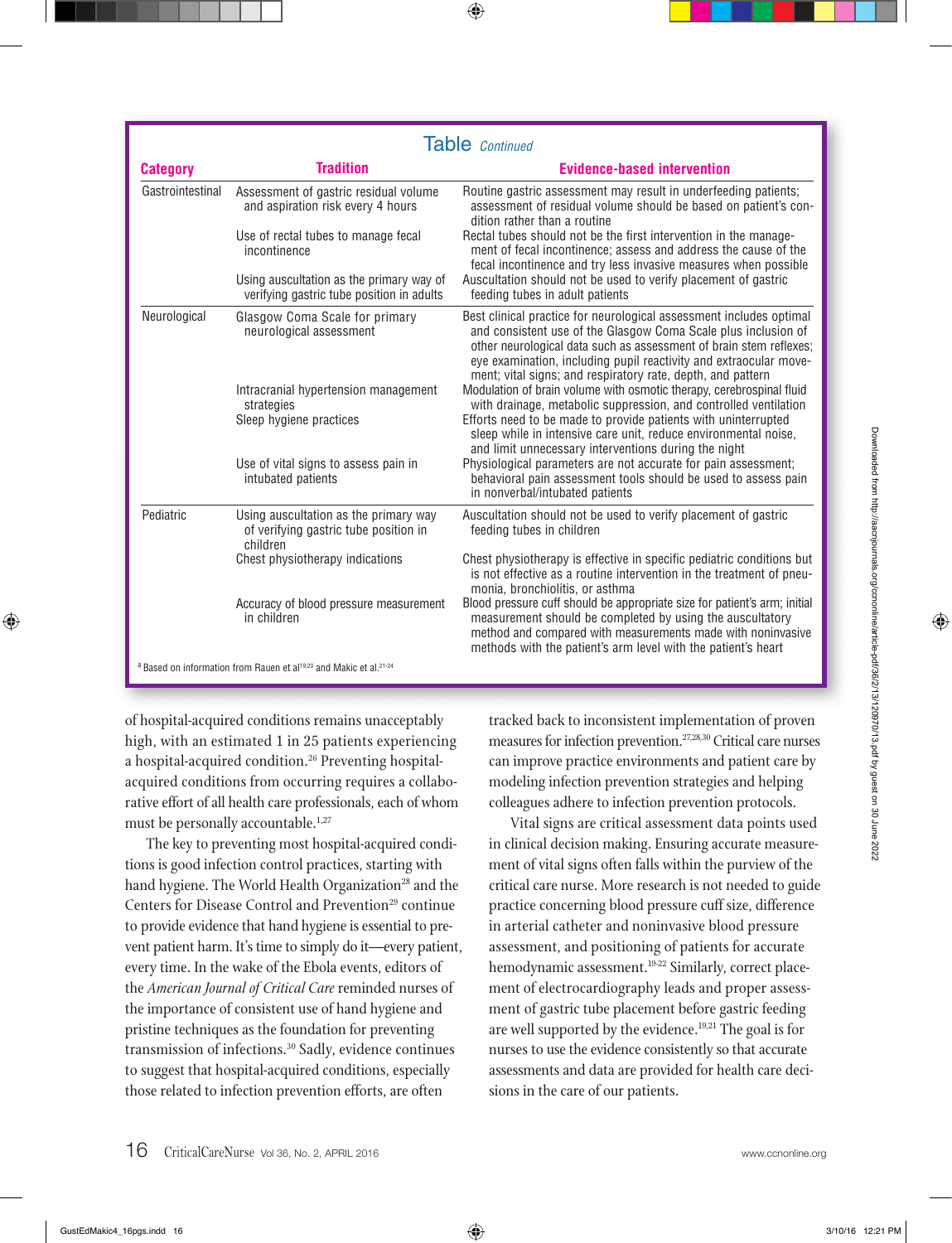Management of patients with chronic obstructive pulmonary disease and patients requiring mechanical ventilation, for a variety of reasons, is common within intensive care units. Ensuring that EBP interventions are used should be a cornerstone in the care of these patients. Evidence-based guidelines exist for the use of sedation and analgesia to prevent patient harm, namely, delirium.<sup>31</sup> Research has shown that instilling saline to loosen secretions during routine suctioning harms patients<sup>19</sup> and that withholding oxygen from a patient with chronic obstructive pulmonary disease is not supported and may actually harm the patient.<sup>22</sup>

Research has shown that numerous factors influence EBP, ranging from the individual's formal or informal leadership within the unit, unit/organizational culture supporting a culture of inquiry and questioning practice, and the availability of resources.<sup>11,32</sup> Effectively removing practice traditions from daily practice requires active dissemination and diffusion of new knowledge to guide practice interventions.<sup>11</sup> In this decade-long series of presentations and articles, we have tried to encourage a change in practice from tradition to evidence-based nursing interventions. We believe that critical care nurses are in an optimal position to lead the diffusion of knowledge through implementation and consistent application of EBP interventions. Fully embracing EBP in critical care nursing practice will benefit the highly vulnerable patients and families whom we serve.

#### Evidence-Based Practice and High-Reliability Organizations: Safe Patient Care

One prominent premise of health care reform through EBP as a foundation for care is for all health care professionals to know and apply the current best evidence in daily care of patients to improve outcomes and reduce costs.2,12,33 High-reliability organizations achieve highquality care through creation of a culture in which persistent mindfulness of patient safety drives care interventions and processes.<sup>34</sup> Several essential elements of EBP align with principles of high-reliability organizations: (1) EBP provides a current body of knowledge that can be applied in the delivery of care to achieve consistent outcomes for patients; (2) nurses should critically evaluate and adapt evidence to meet the unique needs of the critically ill patient, individualizing care and allowing rapid adaptation by the nurse to prevent patient harm; and (3) effective translation of best evidence in practice can be

measured through patients' outcomes (eg, absence of errors).33 As hospitals continue to face demands to improve the quality and cost-effectiveness of care, critical care nurses can function as leaders modeling EBP that enhances patients' outcomes.35

Transforming care at the bedside requires nurses to develop patient-centered goals and strive to meet those goals through individualized evidence-based interventions.36 Success also requires nursing leaders who encourage a culture of inquiry and foster continual advancement of practice as the evidence evolves. Teamwork and collaborative practice must be a unit norm. When asking questions is encouraged, traditions in practice can be challenged, providing an opportunity to advance learning and practice through a culture that embraces EBP.19-24 Ensuring that critical care nursing practice is based on the current best evidence supports a culture of safety, helping achieve the goal of excellent care for every patient, every time.

#### **Summary**

Patients deserve and expect that the care they receive is current and evidence based. Critical care nurses are in an optimal position to lead practice, moving traditions "out to pasture" and embracing EBP interventions.<sup>1,2,12,19-24</sup> Through the multiple presentations and publications on these sacred cow practice traditions, clinical experts have challenged each of us to critically examine our practice and ensure that we are current, that our care is evidence based. This series is being retired because few new practice traditions or topics are arising. Rather, the lack of adoption of evidence supporting the 30 nursing practice interventions appears to be the persistent problem. It's time to change the culture in our critical care units to a culture that embraces the translation of evidence into daily practice.<sup>24</sup> Thomas Paine<sup>37</sup> said in 1776, "a long habit of not thinking a thing wrong gives it a superficial appearance of being right. . . ." As critical care nurses, we need to challenge practice traditions that are not supported by the current best evidence so that the superficial appearance of the habit is debunked and evidence-based interventions become the practice norm. CCN supporting a column of modify and presentions grandes in the modify and column perturbe includes from https://aacaming and the model of the properties in the state of the distributions for the model of the state of the st

Acknowledgments

We acknowledge the following individuals who have been instrumental in developing and supporting the "Evidence-Based Practice Sacred Cows" series over the years. Without these individuals' commitment to sharing their expert knowledge through presentations and publications, and the editorial support of *Critical*